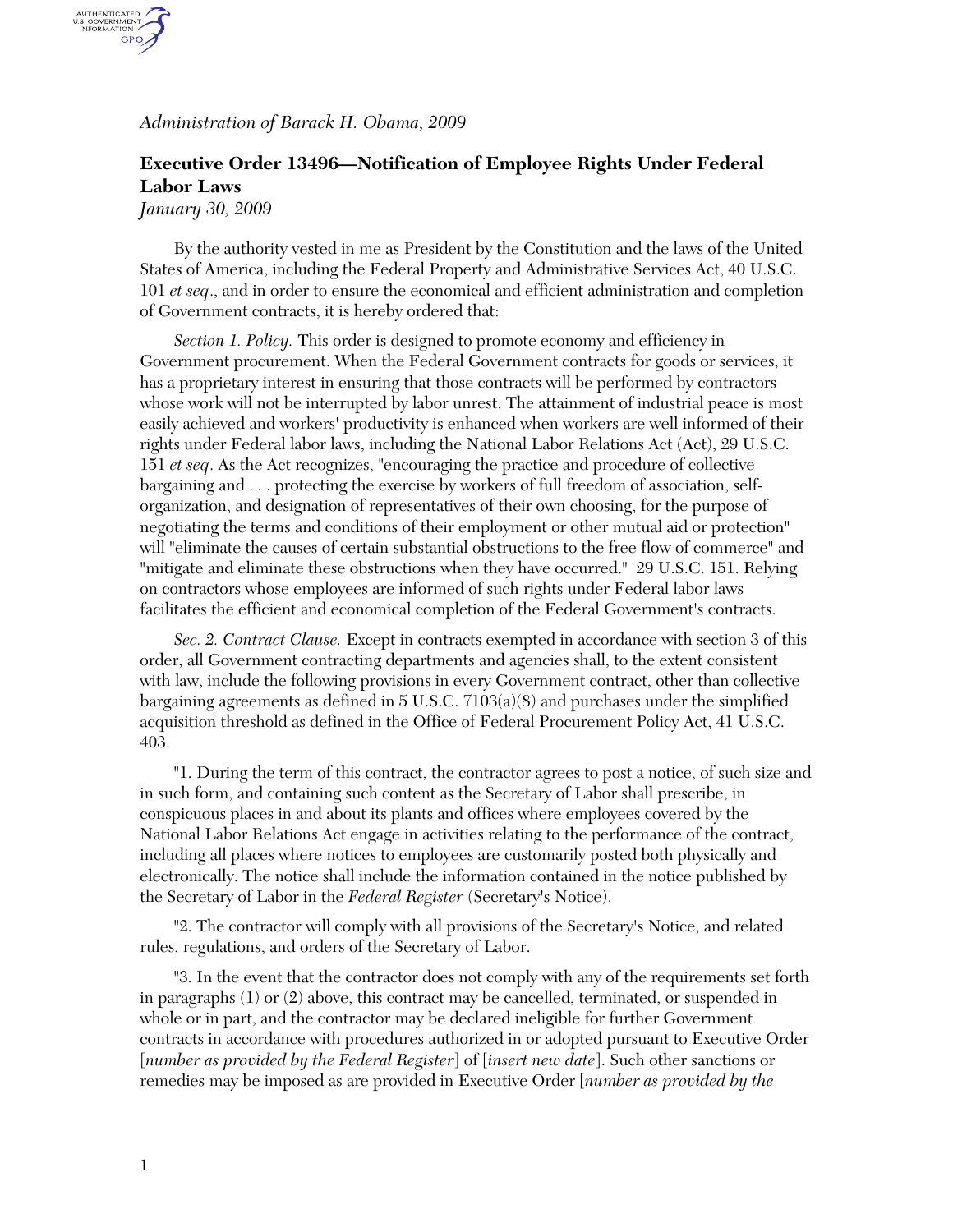*Federal Register*] of [*insert new date*], or by rule, regulation, or order of the Secretary of Labor, or as are otherwise provided by law.

"4. The contractor will include the provisions of paragraphs (1) through (3) above in every subcontract entered into in connection with this contract (unless exempted by rules, regulations, or orders of the Secretary of Labor issued pursuant to section 3 of Executive Order [*number as provided by the Federal Register*] of [*insert new date*]) so that such provisions will be binding upon each subcontractor. The contractor will take such action with respect to any such subcontract as may be directed by the Secretary of Labor as a means of enforcing such provisions, including the imposition of sanctions for non-compliance: Provided, however, that if the contractor becomes involved in litigation with a subcontractor, or is threatened with such involvement, as a result of such direction, the contractor may request the United States to enter into such litigation to protect the interests of the United States."

## *Sec. 3. Administration.*

(a) The Secretary of Labor (Secretary) shall be responsible for the administration and enforcement of this order. The Secretary shall adopt such rules and regulations and issue such orders as are necessary and appropriate to achieve the purposes of this order.

(b) Within 120 days of the effective date of this order, the Secretary shall initiate a rulemaking to prescribe the size, form, and content of the notice to be posted by a contractor under paragraph 1 of the contract clause described in section 2 of this order. Such notice shall describe the rights of employees under Federal labor laws, consistent with the policy set forth in section 1 of this order.

(c) Whenever the Secretary finds that an act of Congress, clarification of existing law by the courts or the National Labor Relations Board, or other circumstances make modification of the contractual provisions set out in subsection (a) of this section necessary to achieve the purposes of this order, the Secretary promptly shall issue such rules, regulations, or orders as are needed to cause the substitution or addition of appropriate contractual provisions in Government contracts thereafter entered into.

*Sec. 4. Exemptions.* (a) If the Secretary finds that the application of any of the requirements of this order would not serve the purposes of this order or would impair the ability of the Government to procure goods or services on an economical and efficient basis, the Secretary may exempt a contracting department or agency or group of departments or agencies from the requirements of any or all of the provisions of this order with respect to a particular contract or subcontract or any class of contracts or subcontracts.

(b) The Secretary may, if the Secretary finds that special circumstances require an exemption in order to serve the national interest, exempt a contracting department or agency from the requirements of any or all of the provisions of section 2 of this order with respect to a particular contract or subcontract or class of contracts or subcontracts.

## *Sec. 5. Investigation.*

(a) The Secretary may investigate any Government contractor, subcontractor, or vendor to determine whether the contractual provisions required by section 2 of this order have been violated.

Such investigations shall be conducted in accordance with procedures established by the Secretary.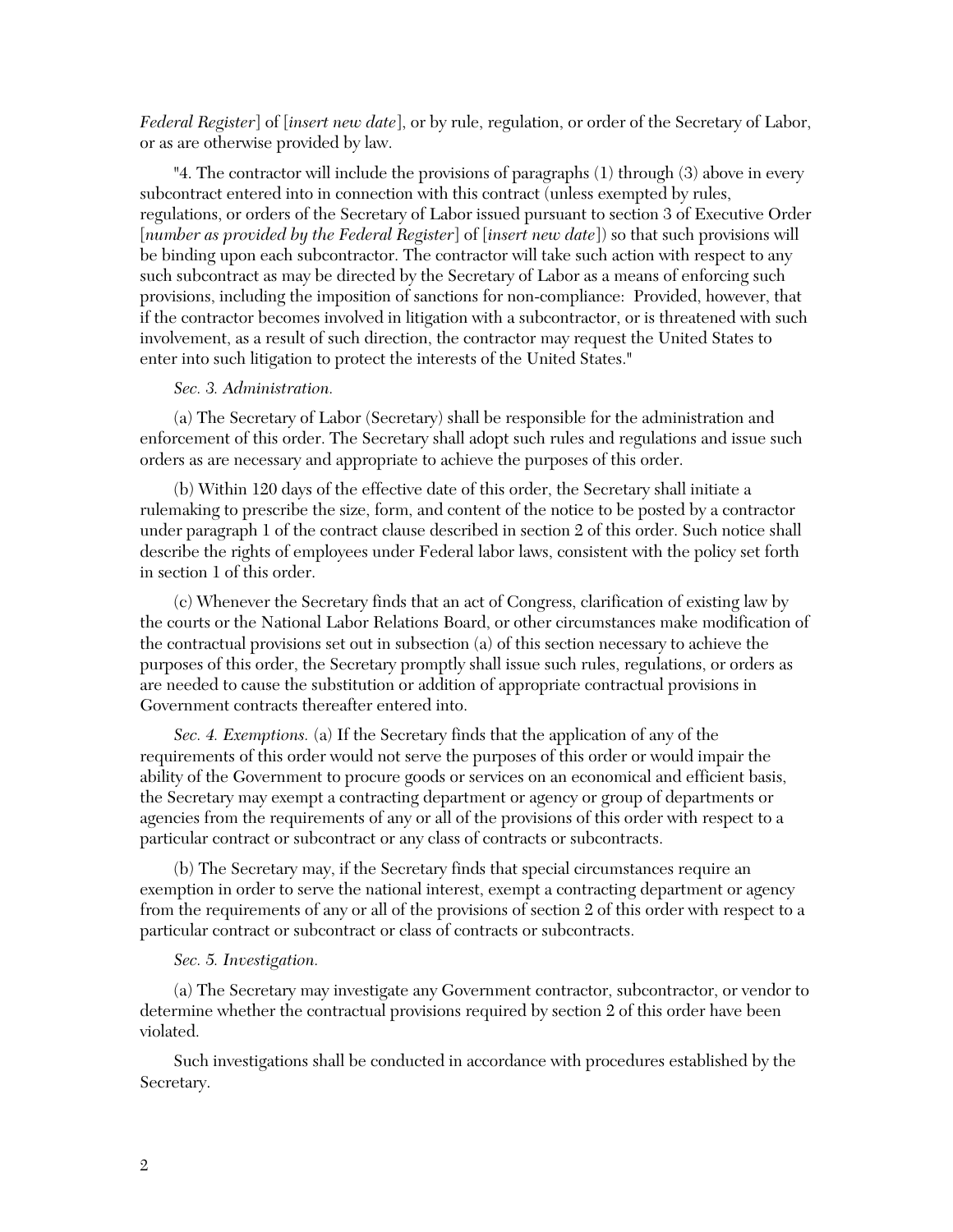(b) The Secretary shall receive and investigate complaints by employees of a Government contractor or subcontractor, where such complaints allege a failure to perform or a violation of the contractual provisions required by section 2 of this order.

## *Sec. 6. Compliance.*

(a) The Secretary, or any agency or officer in the executive branch lawfully designated by rule, regulation, or order of the Secretary, may hold such hearings, public or private, regarding compliance with this order as the Secretary may deem advisable.

(b) The Secretary may hold hearings, or cause hearings to be held, in accordance with subsection (a) of this section, prior to imposing, ordering, or recommending the imposition of sanctions under this order. Neither an order for cancellation, termination, or suspension of any contract or debarment of any contractor from further Government contracts under section 7(b) of this order nor the inclusion of a contractor on a published list of noncomplying contractors under section  $7(c)$  of this order shall be carried out without affording the contractor an opportunity for a hearing.

*Sec. 7. Remedies.* In accordance with such rules, regulations, or orders as the Secretary may issue or adopt, the Secretary may:

(a) after consulting with the contracting department or agency, direct that department or agency to cancel, terminate, suspend, or cause to be cancelled, terminated, or suspended, any contract, or any portion or portions thereof, for failure of the contractor to comply with the contractual provisions required by section 2 of this order; contracts may be cancelled, terminated, or suspended absolutely, or continuance of contracts may be conditioned upon future compliance: Provided, that before issuing a directive under this subsection, the Secretary shall provide the head of the contracting department or agency an opportunity to offer written objections to the issuance of such a directive, which objections shall include a complete statement of reasons for the objections, among which reasons shall be a finding that completion of the contract is essential to the agency's mission: And provided further, that no directive shall be issued by the Secretary under this subsection so long as the head of the contracting department or agency, or his or her designee, continues to object to the issuance of such directive;

(b) after consulting with each affected contracting department or agency, provide that one or more contracting departments or agencies shall refrain from entering into further contracts, or extensions or other modifications of existing contracts, with any noncomplying contractor, until such contractor has satisfied the Secretary that such contractor has complied with and will carry out the provisions of this order: Provided, that before issuing a directive under this subsection, the Secretary shall provide the head of each contracting department or agency an opportunity to offer written objections to the issuance of such a directive, which objections shall include a complete statement of reasons for the objections, among which reasons shall be a finding that further contracts or extensions or other modifications of existing contracts with the noncomplying contractor are essential to the agency's mission: And provided further, that no directive shall be issued by the Secretary under this subsection so long as the head of a contracting department or agency, or his or her designee, continues to object to the issuance of such directive; and

(c) publish, or cause to be published, the names of contractors that have, in the judgment of the Secretary, failed to comply with the provisions of this order or of related rules, regulations, and orders of the Secretary.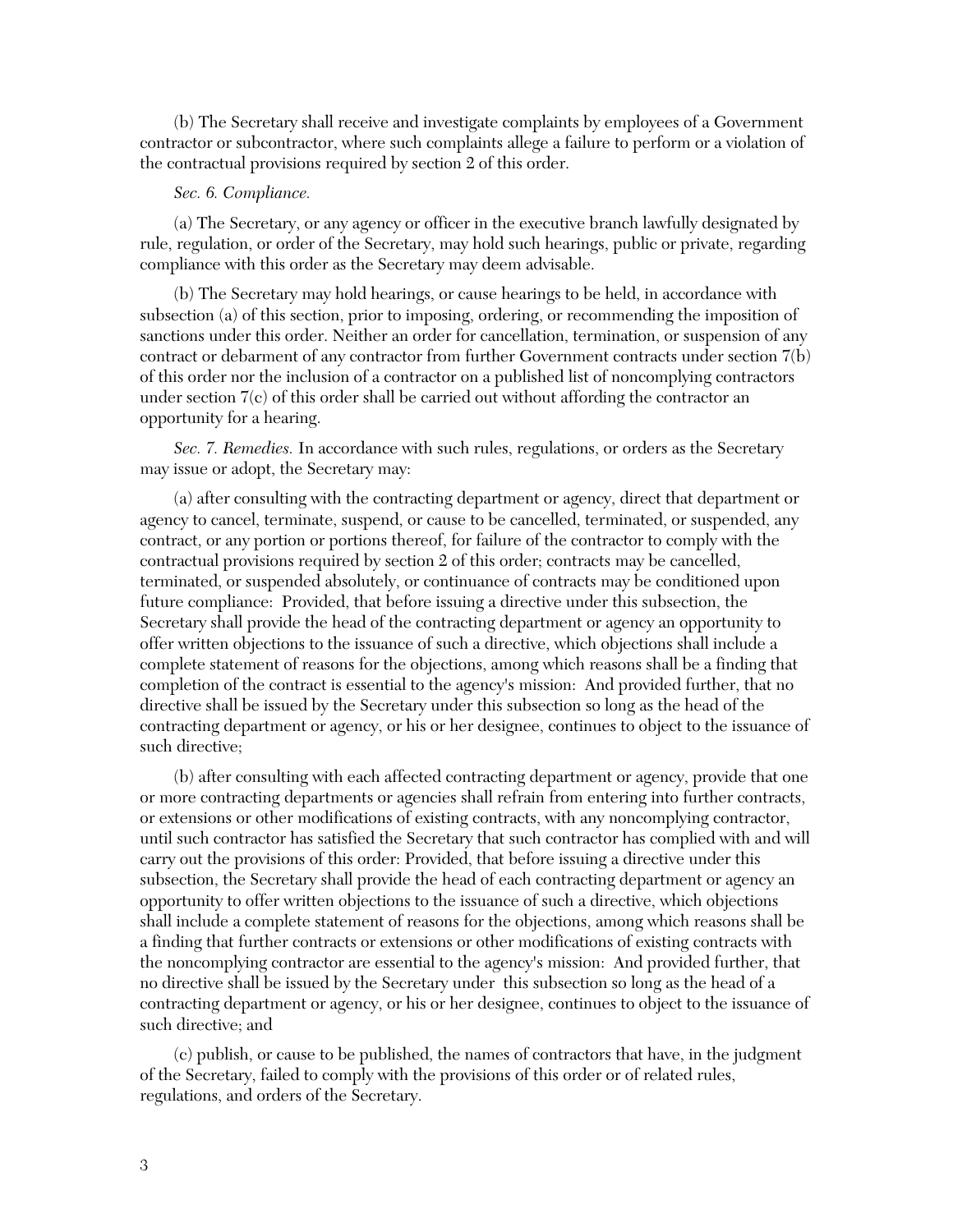*Sec. 8. Reports.* Whenever the Secretary invokes section 7(a) or 7(b) of this order, the contracting department or agency shall report to the Secretary the results of the action it has taken within such time as the Secretary shall specify.

*Sec. 9. Cooperation.* Each contracting department and agency shall cooperate with the Secretary and provide such information and assistance as the Secretary may require in the performance of the Secretary's functions under this order.

*Sec. 10. Sufficiency of Remedies.* If the Secretary finds that the authority vested in the Secretary by sections 5 through 9 of this order is not sufficient to effectuate the purposes of this order, the Secretary shall develop recommendations on how better to effectuate those purposes.

*Sec. 11. Delegation.* The Secretary may, in accordance with law, delegate any function or duty of the Secretary under this order to any officer in the Department of Labor or to any other officer in the executive branch of the Government, with the consent of the head of the department or agency in which that officer serves.

*Sec. 12. Implementation.* To the extent permitted by law, the Federal Acquisition Regulatory Council (FAR Council) shall take whatever action is required to implement in the Federal Acquisition Regulation (FAR) the provisions of this order and any related rules, regulations, or orders issued by the Secretary under this order and shall amend the FAR to require each solicitation of offers for a contract to include a provision that implements section 2 of this order.

*Sec. 13. Revocation of Prior Order and Actions.* Executive Order 13201 of February 17, 2001, is revoked. The heads of executive departments and agencies shall, to the extent permitted by law, revoke expeditiously any orders, rules, regulations, guidelines, or policies implementing or enforcing Executive Order 13201.

*Sec. 14. Severability.* If any provision of this order, or the application of such provision to any person or circumstance, is held to be invalid, the remainder of this order and the application of the provisions of such to any person or circumstances shall not be affected thereby.

*Sec. 15. General Provisions.*

(a) Nothing in this order shall be construed to impair or otherwise affect:

(i) authority granted by law to a department, agency, or the head thereof; or

(ii) functions of the Director of the Office of Management and Budget relating to budgetary, administrative, or legislative proposals.

(b) This order shall be implemented consistent with applicable law and subject to the availability of appropriations.

(c) This order is not intended to, and does not, create any right or benefit, substantive or procedural, enforceable at law or in equity by any party against the United States, its departments, agencies, or entities, its officers, employees, or agents, or any other person.

*Sec. 16. Effective Date.* This order shall become effective immediately, and shall apply to contracts resulting from solicitations issued on or after the effective date of the rule promulgated by the Secretary pursuant to section 3(b) of this order.

BARACK OBAMA